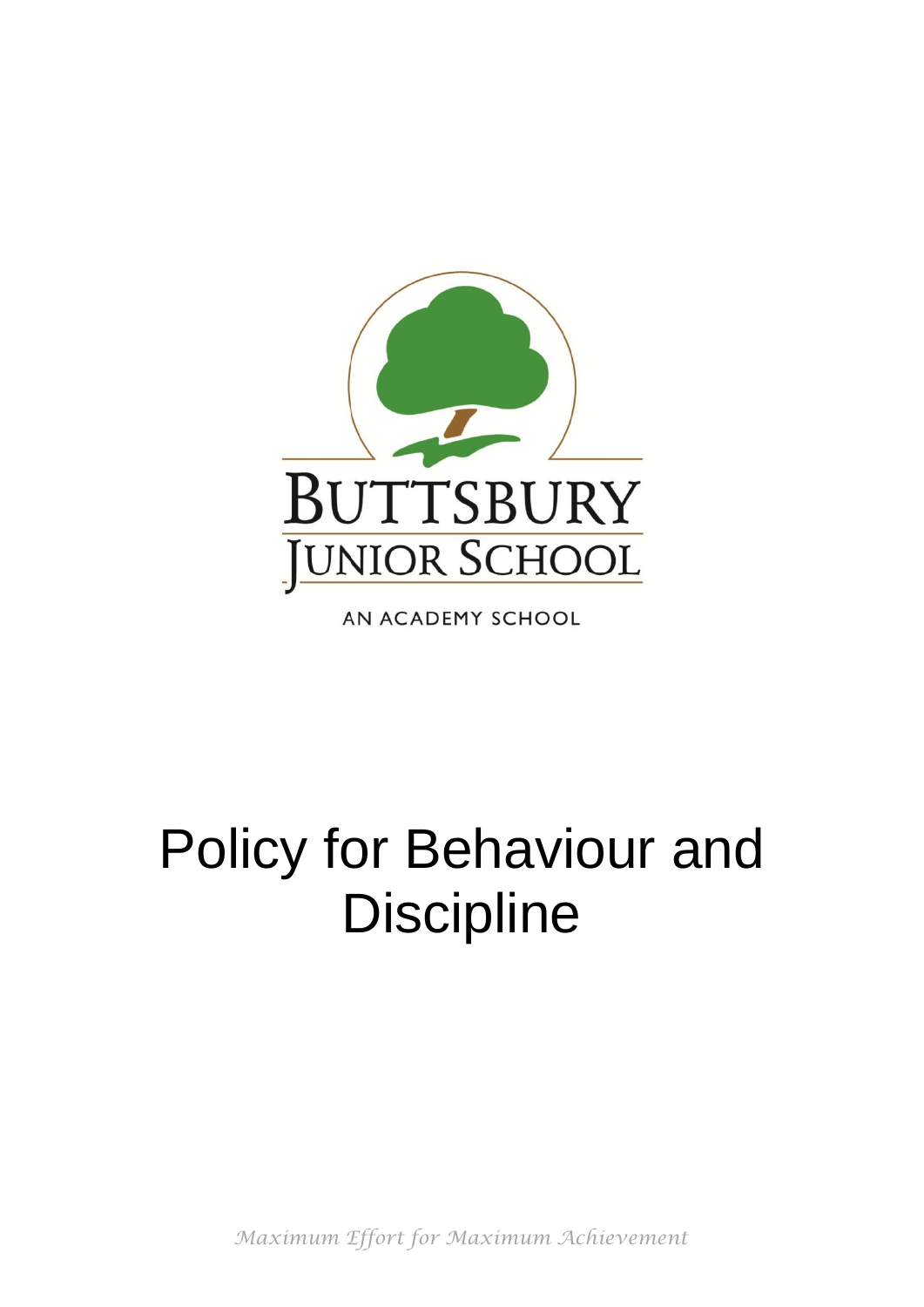

#### **Introduction**

The Education Act 2002 requires Governing Bodies of schools to agree a policy statement on Behaviour and Discipline.

#### **Aims of the Policy**

The aims of the Policy for Behaviour and Discipline should be viewed in conjunction with the overall School Aims which are published in the School Prospectus.

We aim:

- To provide a safe, secure, happy and purposeful environment for both children and staff.
- To encourage high standards of conduct and behaviour.
- To encourage increasing independence and self-discipline so that each child learns to accept responsibility for his/her own behaviour.
- To foster positive attitudes towards everyone, where achievements at all levels are acknowledged and valued.
- To show respect and understanding towards other people.
- To make the boundaries of acceptable behaviour clear.
- To involve parents in establishing positive behaviour patterns for their children.

#### **Entitlement**

All children, regardless of age, ability or gender, are entitled to a structure at all times of the school day within which they can behave appropriately.

All staff, both teaching and non-teaching, are entitled to given structures within which they can perform their duties effectively.

#### *The Three Rights*

Every child and adult at Buttsbury Junior School has three basic rights:

- To Learn
- To Be Safe
- To Be Respected

These are displayed in all classrooms and also in the School Hall. With these rights, there are also responsibilities. If a child's actions are inappropriate, they will be reminded of the three rights and, in particular, the right which they have broken.

#### **Promoting Positive Behaviour**

The emphasis is always to *encourage and motivate children* so that good behaviour is the norm. Staff ensure that children receive positive feedback by praising examples of good work, appropriate conduct and good behaviour. We encourage an atmosphere of *co-operation, consideration and care for others* within the classroom, around the school and beyond.

It is important that there is mutual *respect* among individuals and groups within and beyond the school. We all work towards this by modelling desired behaviour and appropriate attitudes, listening to one another and communicating those things which have been said by others.

Good behaviour is seen in those who have a *sense of self-esteem*. We encourage children to have a sense of their own success; to take responsibility for themselves and make appropriate choices; and to ensure that they have opportunities to talk about their feelings.

Positive behaviour is best promoted in an environment where *rules and consequences* are clear, consistent and applied fairly to ensure the physical and emotional safety of all. Children are encouraged to discuss and decide rules for their classrooms.

#### **Promoting Positive Behaviour in the Playground.**

All staff on duty at playtimes and lunchtimes have a key role in being pro-active in their approach to positive behaviour. The school has games for children (both outdoor and indoor)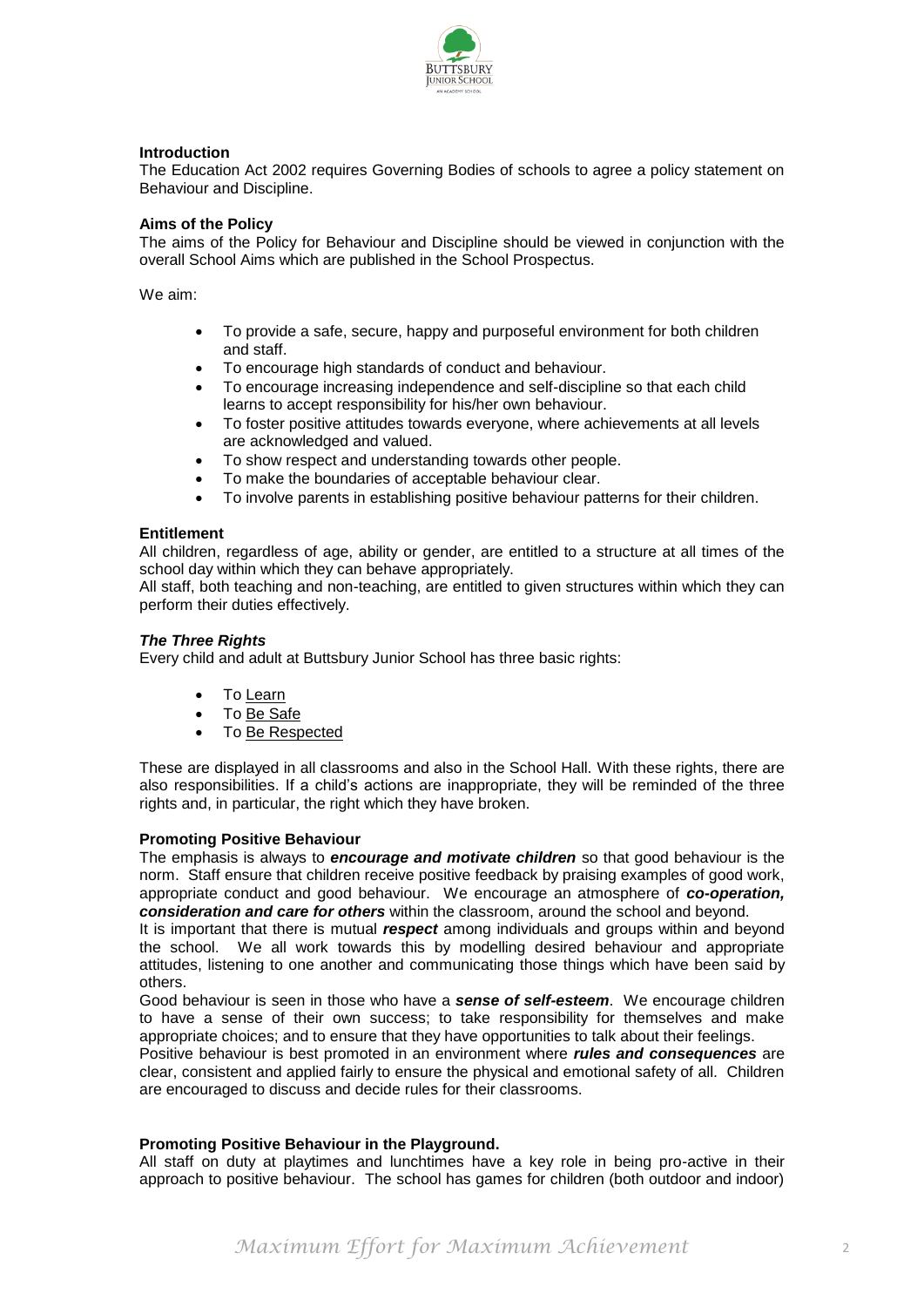

in order to promote positive activity during playtimes. Year 6 and Year 5 children are trained as Play Leaders and offer a range of games for the younger children to play each day. Year 6 and Year 5 children are also trained as Buddies who help ensure that all children have someone to play with.

#### **Parental Responsibilities**

Parents are actively encouraged to be involved in their child's education. They hold a unique position and can give an insight to the child's behaviour and what strategies have been used and been successful at home. If a child's behaviour becomes a problem then the parents will be contacted by the class teacher or headteacher. Consistent strategies for dealing with a particular child's unacceptable behaviour which have been agreed by both parent and the school are more likely to work.

#### **Rewards**

Good work, appropriate behaviour and achievement may be rewarded in number of ways. The school's reward system is in Appendix A.

#### **Misbehaviour**

Inappropriate behaviour may occur in a variety of situations, e.g. in a class lesson, moving around the school, in the cpmputer suite, in assembly, at break and lunchtimes. It may also take many forms; e.g. talking or shouting when not appropriate, fiddling and fidgeting, lack of attention, anti-social behaviour, rudeness, laziness, misuse of or damage to school equipment and property, lack of consideration for others, disagreements.

In all cases:

- Children are reminded of the Three Rights.
- Incidents are discussed in relation to the Three Rights.
- Children are encouraged to resolve disagreements.
- The appropriate consequence will be implemented.

#### **Consequences**

For every action there is a consequence. The list of inappropriate actions and consequences below was drawn up having consulted both children and staff. This is included in Appendix B.

At Buttsbury, we recognise that our partnership with parents and carers is a vitally important factor in the success of our work with the children. We endeavour to encourage this positive partnership, responding swiftly to parents' enquiries and concerns regarding behaviour and would expect parents to respond promptly to any concerns raised by the school regarding their child's behaviour. Children will take responsibility for their **own** actions and are aware of the school's expectations and the consequences of any inappropriate behaviour.

Positive attitudes and behaviour are encouraged, demonstrated and taught by all staff. Children have regular learning opportunities to ensure they understand their rights and responsibilities within our school community.

Children know if their name appears in the **class incident book** three times in a half term their parents will be notified and if there is still no improvement in their behaviour, the class teacher will arrange an informal meeting with parents (Stage 3 – persistent/Stage 2 misbehaviour). All **class incident books** will be monitored by the Deputy Head Teacher. The Head Teacher reserves the right to use these consequences as she sees fit, i.e. without following the above order, depending upon the severity of the behaviour.

#### **Bullying**

We regard bullying as particularly serious and will always take action against it. We encourage children to work against it and to report incidents of bullying. We define bullying as any deliberate action which causes another person harm or anxiety. It can be physical, verbal or emotional and be inflicted by an individual or a group.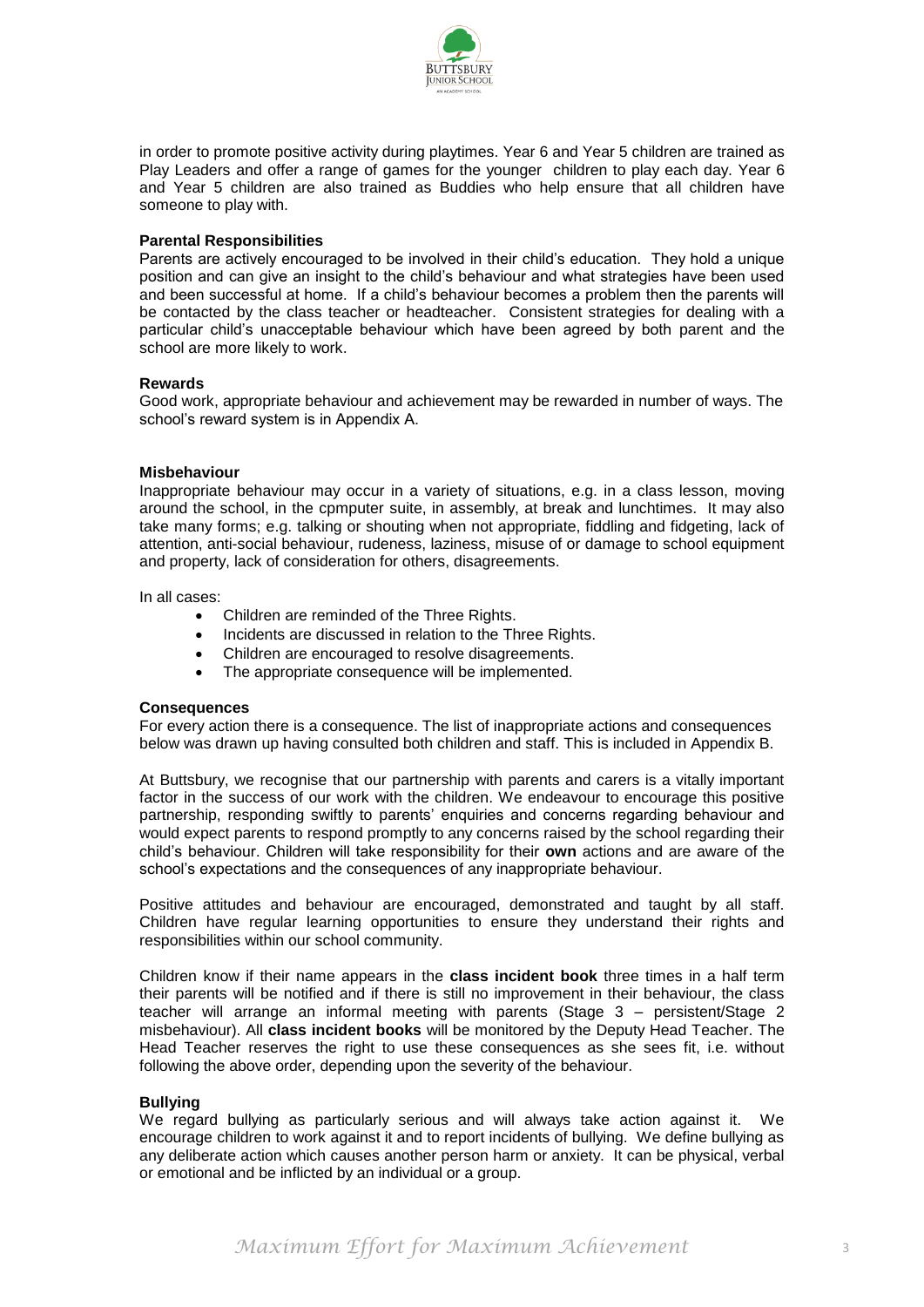

Incidents of bullying are reported to senior members of staff - Headteacher, Deputy Headteacher or Year Group leader.

- Children will be given the opportunity to explain their actions.
- They will be helped to understand the consequences of their behaviour on others.
- An agreement will be reached on a form of action to rectify the situation.
- Appropriate sanctions will follow

Incidents of bullying are recorded in the Log Book held in the Headteacher's Office. In the event of a serious incident or persistent acts of bullying the Headteacher will inform the parents and seek their support.

Children who are victims of bullying should not be ignored. They are encouraged to report incidents to the appropriate adult. They are encouraged not to retaliate and are given appropriate support to deal with these incidents. The parents of all children involved will be informed.

(For further details, please see the Anti-Bullying Policy.)

#### **Drugs**

If a child is found to be dealing drugs in the school, they will be permanently excluded. If a child brings drugs into the school, they may well be excluded.

#### **Special Educational Needs and Disabliities**

We recognise that some children will experience specific difficulties in exhibiting appropriate behaviour. In such cases, class teachers work with the Inclusion Manager, Teaching Assistants (TAs) and the parents to help the child. Together they will produce and work on a programme of strategies designed to help the child understand and achieve appropriate behaviour. In this respect the Essex County Document "Promoting Positive Behaviour" is an invaluable resource. Outside agencies may also become involved, e.g. Educational Psychologist, Inclusion Partner.

#### **Physical Intervention and Restraint of Pupils**

There are times, when all other preventative methods have been unsuccessful, that members of staff will need to physically intervene. This should be as a last resort to prevent physical injury to either the child him/herself or to others. Physical intervention will not be carried out for longer than is necessary to calm the situation down. Staff will intervene by holding the pupil's arm or torso or placing an arm around his/her shoulder and guiding him/her away from the situation. The absolute minimum use of force will always be applied.

After any incident which required physical intervention, a written record will be made and kept on file. The record must include the date, time, place, who was involved (including witnesses) and a description of events. The Headteacher will be informed of the incident and sign the report.

(For further details please see Physical Intervention Policy.

#### **Working Together**

The success of this policy depends on the partnership and mutual support between staff, parents, children and governors. Concerns about behaviour may be raised at any time and dialogue between parents and teachers is essential. Teachers aim to keep parents fully informed over concerns they have about their child's behaviour.

#### **Links to the Curriculum and other school policies**

#### *The PSHE and Citizenship curriculum:*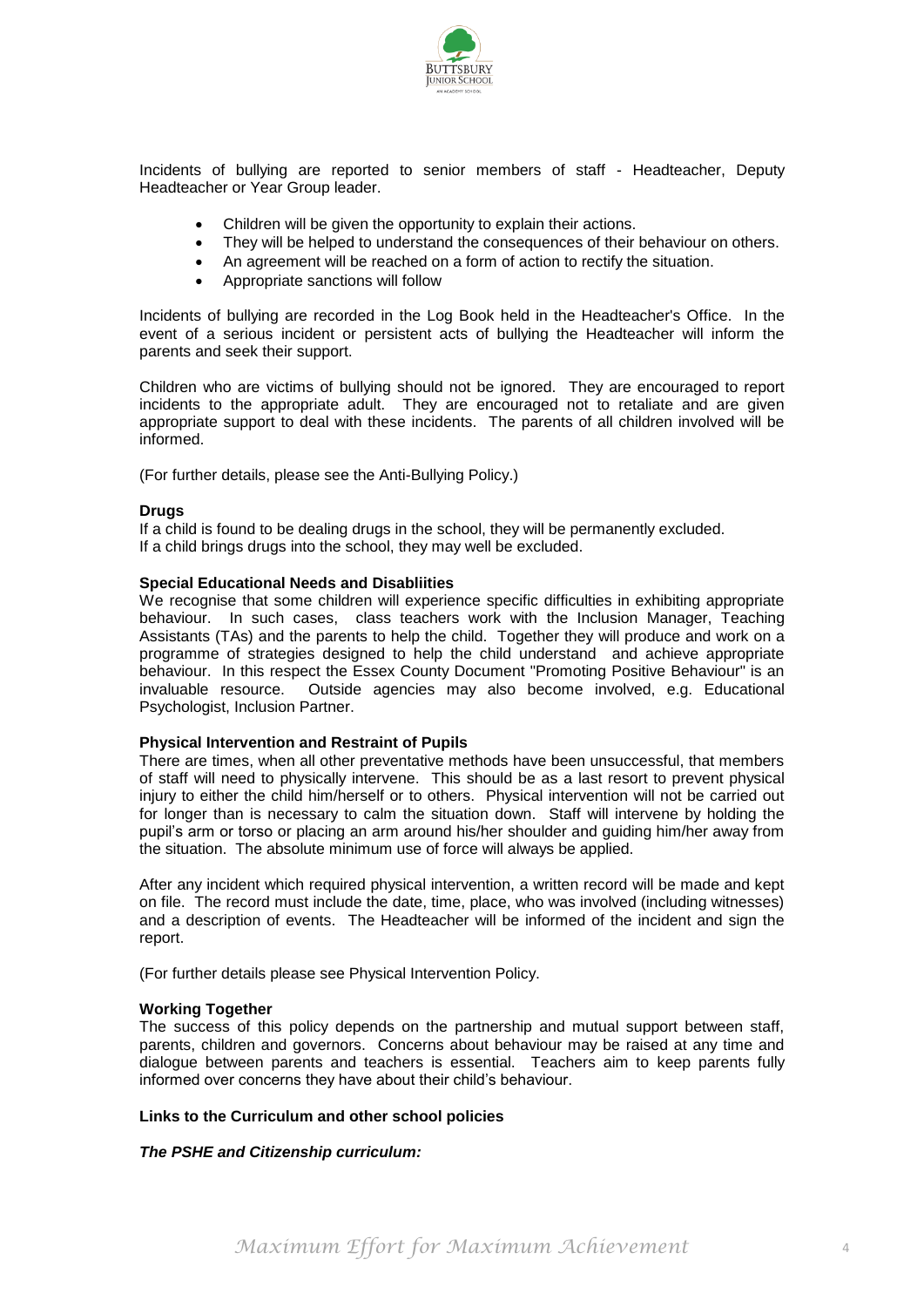

The school policies and schemes of work for PSHE and Citizenship contain elements that relate to the Behaviour and Discipline Policy. The National Curriculum non-statutory guidance for PSHE and Citizenship establishes four areas for development within a curriculum framework;

- developing children's confidence and sense of responsibility;
- preparing children to play an active role as citizens;
- developing a healthier and safer lifestyle;
- developing good relationships and respecting the differences between people.

#### *Race Equality Policy:*

The Race Equality Policy sets out how the school promotes Race Equality and respect for people of all races and cultures. It also includes procedures for dealing with racist behaviour that may be encountered in school.

#### **Communication, Monitoring and Review**

This policy is available for parents to read and for them to comment on. Pupils are made aware of the expectations of the policy at an appropriate level by staff as part of the day to day expectations and responsibilities of school life. The policy is monitored by all staff and governors.

Policy Date: Summer Term 2021

Review Date: Spring Term 2022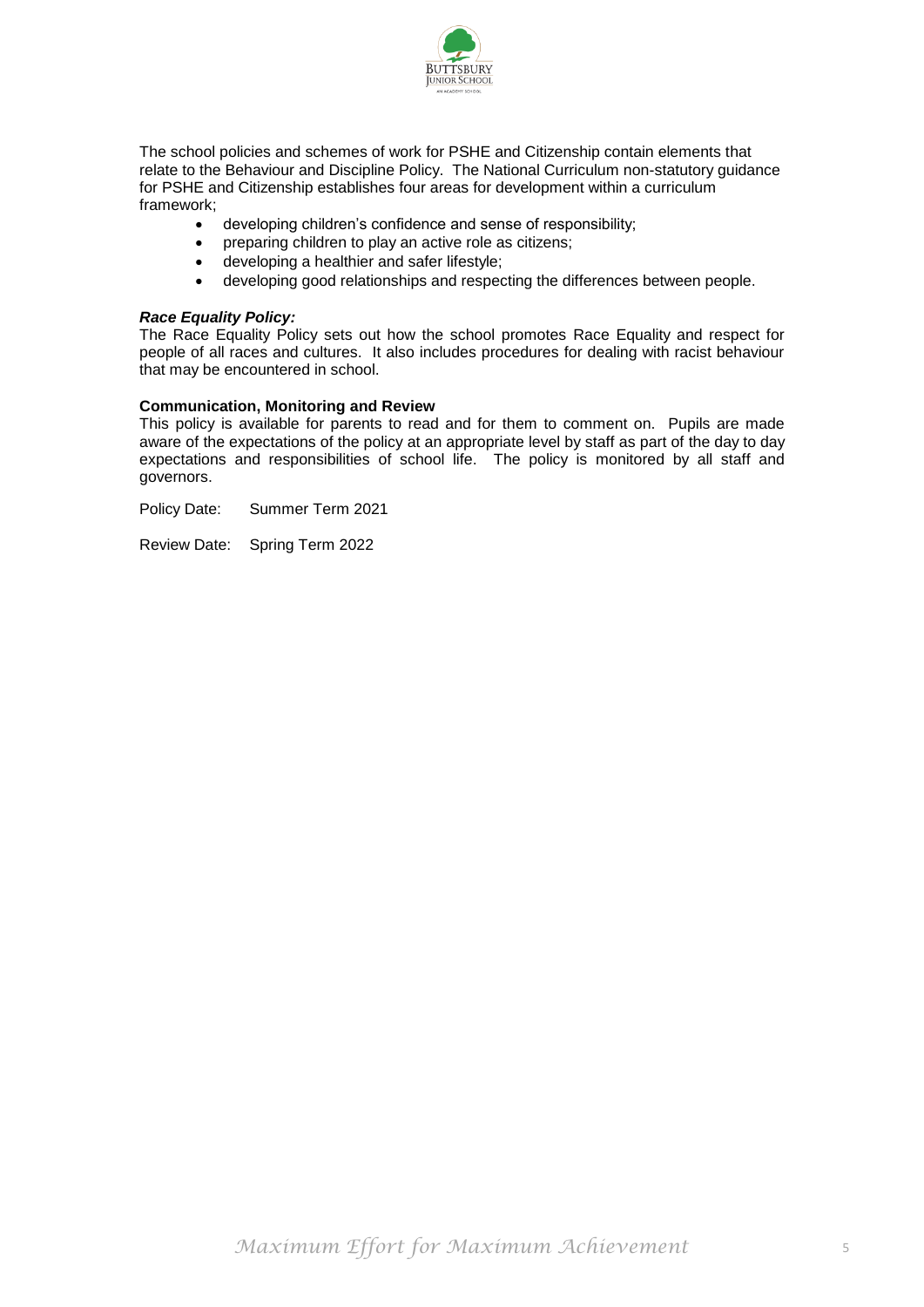



| Reward                          | Reward                          | Reward                                 | Reward                             | Reward                                               | Reward                         |
|---------------------------------|---------------------------------|----------------------------------------|------------------------------------|------------------------------------------------------|--------------------------------|
| <b>Top Table</b>                | <b>House Points</b>             | <b>Merits</b>                          | Writer, Reader and                 | <b>Rainbow Awards</b>                                | <b>Headteacher Award</b>       |
|                                 |                                 |                                        | <b>Mathematician of the</b>        |                                                      |                                |
|                                 |                                 |                                        | Week                               |                                                      |                                |
| Children get to choose a        | Children are given house        | Merits are awarded each                | Awarded each fortnight in the      | Children are given stickers to                       | Awarded in an assembly by      |
| friend and have lunch at 12pm   | points to accumulate as part    | fortnight in the Friday                | <b>Friday Celebration Assembly</b> | accumulate 3 per colour of the                       | the Headteacher with a note    |
| with the Headteacher. The       | of a House team. The team       | <b>Celebration Assembly for</b>        | for excellence demonstrated        | rainbow. When they reach 3                           | sent home to the child's       |
| lunch is served to them at the  | with the most points each       | excellent effort in class work.        | in Reading, Writing or Maths.      | they are awarded a Rainbow                           | parents to explain why the     |
| special table. The reason for   | week is announced in            | Three Merits per class are             | One Award per class and per        | colour reward and it is                              | award has been received.       |
| their nomination is read out in | assembly and the winning        | selected each fortnight.               | Maths set.                         | awarded in the Friday                                |                                |
| assembly.                       | House each half term have 20    |                                        |                                    | Celebration Assembly.                                |                                |
|                                 | minutes extra playtime.         |                                        |                                    |                                                      |                                |
|                                 |                                 |                                        |                                    |                                                      |                                |
| <b>Action</b>                   | <b>Action</b>                   | <b>Action</b>                          | <b>Action</b>                      | <b>Action</b>                                        | <b>Action</b>                  |
| Children making healthy         | Children displaying polite      | <b>Children showing exceptional</b>    | Children show exceptional          | Children who are placed who                          | Demonstration of exceptional   |
| choices at lunchtime with their | behaviour to others; focus and  | effort or improvement in their         | effort or improvement in           | the 'Recogntion Board' at any                        | commitment to a cause or       |
| meals.                          | attention in class; courtesy to | class work.                            | Reading, Writing or Maths.         | point during the week, will                          | activity showing the child has |
| Children supporting other       | adults (holding doors etc);     |                                        |                                    | receive a Rainbow Sticker at                         | gone above and beyond          |
| children to play and join in    | kindness or helpfulness to      |                                        |                                    | the end of the week.                                 | normal expectations.           |
| with games.                     | others.                         |                                        |                                    |                                                      |                                |
|                                 | Children demonstrating effort   |                                        |                                    |                                                      |                                |
|                                 | in their work and homework.     |                                        |                                    |                                                      |                                |
| Reward nominations made by      | Reward given by any member      | Reward selected by teachers.           | Reward selected by teachers.       | Reward given by teachers.                            | Nominations made by            |
| <b>Midday Assistants</b>        | of staff                        | Nominations for Merits can be          | Nominations for rewards can        | Nominations for rewards can                          | members of staff to the        |
|                                 |                                 | suggested by TAs and Sports<br>Coaches | be suggested by TAs                | be suggested by children, TAs<br>and Sports Coaches. | Headteacher.                   |

Rainbow Rewards – Violet – Certificate, Indigo – Badge, Blue – Merit Card, Green – Pencil, Yellow – Rubber, Orange – Extra Play, Red – Non Uniform Day

N.B. Some classes may also have additional reward systems that are run by their teachers in the classroom for example, 'Star of the Day' or 'Table of the Day'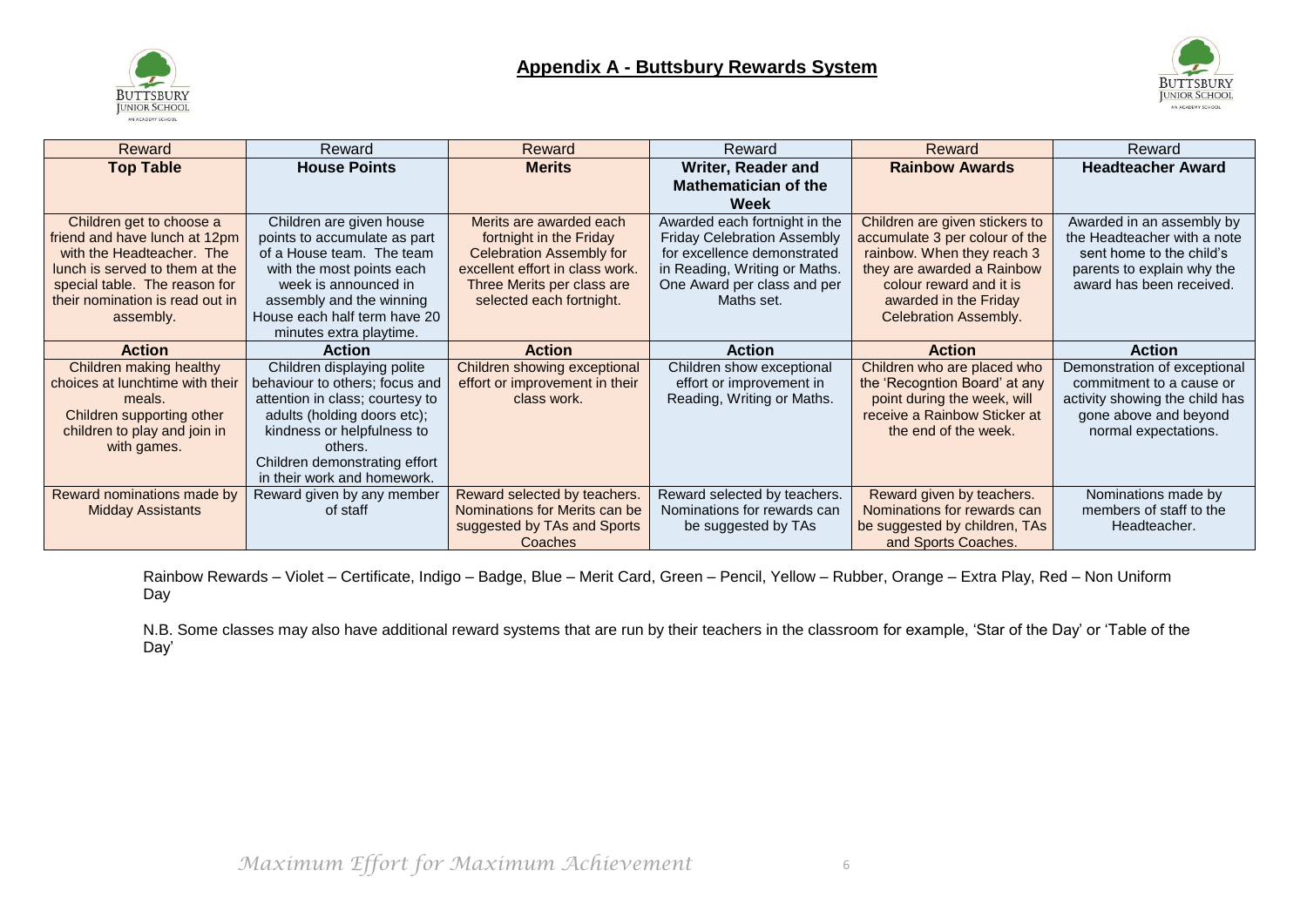

## **Appendix B**

# **Consequences Chart**

| Stage 1                                                                                                                                                                                                                                            | Stage 2                                                                                                                                                                                                                                | Stage 3                                                                                                                                                                                                                                            | Stage 4                                                                                                                                                                                                           | Stage 5                                                                                                                                                                                                                           |
|----------------------------------------------------------------------------------------------------------------------------------------------------------------------------------------------------------------------------------------------------|----------------------------------------------------------------------------------------------------------------------------------------------------------------------------------------------------------------------------------------|----------------------------------------------------------------------------------------------------------------------------------------------------------------------------------------------------------------------------------------------------|-------------------------------------------------------------------------------------------------------------------------------------------------------------------------------------------------------------------|-----------------------------------------------------------------------------------------------------------------------------------------------------------------------------------------------------------------------------------|
| <b>Action</b>                                                                                                                                                                                                                                      | Action                                                                                                                                                                                                                                 | Action                                                                                                                                                                                                                                             | Action                                                                                                                                                                                                            | <b>Action</b>                                                                                                                                                                                                                     |
| Interrupting the<br><b>lesson</b><br>Not on task<br><b>Distracting others</b><br><b>Dropping litter</b><br>Not allowing others<br>to join in games<br>Not handing in<br>homework<br><b>Calling out in class</b><br>Not listening to the<br>teacher | <b>Persistent Stage 1</b><br>misbehaviour<br>Being disrespectful<br>Not accepting<br>instructions<br>Not completing<br>homework tasks<br>Pushing in line<br>Swinging on chairs<br><b>Disrespectful</b><br>language to another<br>child | <b>Persistent Stage</b><br>2 misbehaviour<br><b>Spreading hurtful</b><br><b>rumours</b><br><b>Telling lies</b><br><b>Swearing</b><br><b>Minor deliberate</b><br>damage to<br>another child's or<br>school property                                 | <b>Persistent Stage 3</b><br>misbehaviour<br><b>Stealing</b><br><b>Verbal abuse</b><br>Loss of temper<br><b>Physical violence</b><br>Significant deliberate<br>damage to another<br>child's or school<br>property | <b>Persistent Stage 4</b><br>misbehaviour<br>Vandalism<br><b>Physical violence</b><br>resulting in actual<br>bodily harm e.g.<br>bruise.                                                                                          |
| <b>Being unkind</b><br>Consequence                                                                                                                                                                                                                 | Consequence                                                                                                                                                                                                                            | Consequence                                                                                                                                                                                                                                        | Consequence                                                                                                                                                                                                       | <b>Consequence</b>                                                                                                                                                                                                                |
| Non-verbal warning<br><b>Reminder of the</b><br><b>Three Rights</b><br><b>Verbal warning</b><br>(private where<br>possible)                                                                                                                        | 'Time Out' outside<br>the classroom<br>Two minute loss of<br>break/lunch/end of<br>day<br>One-to-One<br>conversation with<br>class teacher<br><b>Referral to</b><br><b>Homework Club</b>                                               | <b>Two minute loss</b><br>of break/lunch/<br>end of day<br>Year group<br>leader informed<br><b>Teacher will</b><br>meet/call<br>parent/carer to<br>informally discuss<br>child's behaviour<br><b>Behaviour logged</b><br>in class incident<br>book | <b>Referral</b> to<br>Headteacher<br><b>Teacher and Year</b><br><b>Group Leader to meet</b><br>formally with<br>parent/carer to discuss<br>child's behaviour                                                      | <b>Headteacher will</b><br>meet formally with<br>parent/carer to<br>discuss child's<br>actions and how<br>best to meet the<br>child's needs<br>Lunchtime<br>exclusion<br><b>Fixed Term</b><br>exclusion<br>Permanent<br>exclusion |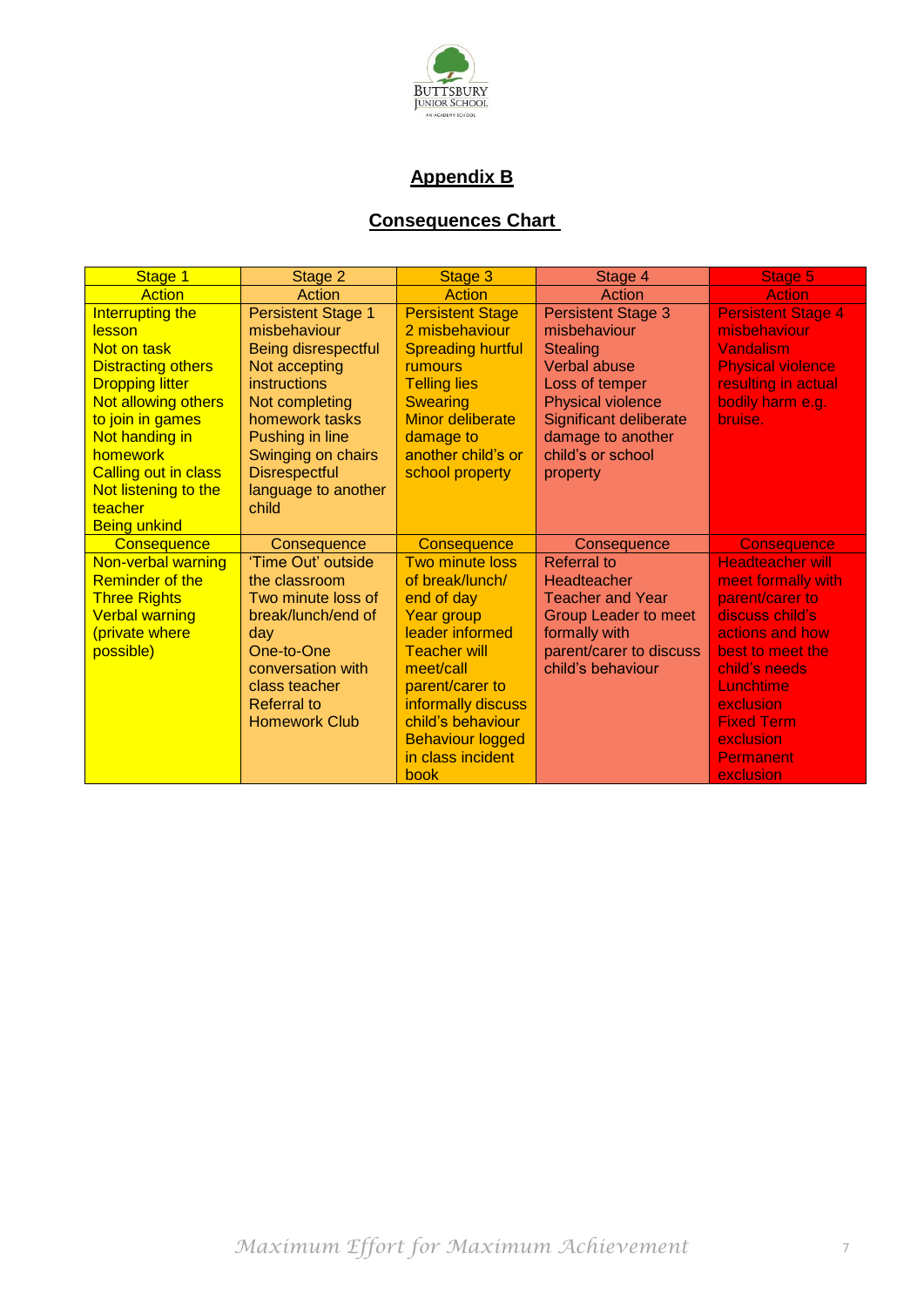

## **Appendix C**

## **Behaviour Management Steps**

|                | <b>Steps</b>       | <b>Actions</b>                                                                                                                                                                                                                                                                                                                           |
|----------------|--------------------|------------------------------------------------------------------------------------------------------------------------------------------------------------------------------------------------------------------------------------------------------------------------------------------------------------------------------------------|
| 1              | Reminder           | A reminder of the Three Rights - Respect, Safe,<br>Learn – delivered privately if possible. Repeat<br>reminders if reasonable adjustments are<br>necessary. Take the initiative to keep things at this<br>stage.                                                                                                                         |
| $\overline{2}$ | Caution            | A clear verbal caution, delivered privately<br>wherever possible, making the child aware of their<br>behaviour and clearly outlining the consequences<br>if they continue. Use the phrase 'Think carefully<br>about your next step.'                                                                                                     |
| 3              | <b>Last Chance</b> | Speak to the child privately and give them a final<br>opportunity to engage. Offer a positive choice to<br>do so and refer to previous examples of good<br>behaviour.<br>Use the 30 Second Script.<br>Say 'You will need to stay behind after class for<br>two minutes."*                                                                |
| 4              | Time out           | Time out should be 2 minutes (timed carefully by<br>the class teacher) just outside the classroom door.<br>It is time for the child to calm down, look at the<br>situation from a different perspective and compose<br>themselves.<br>It is imperative that NO ONE who walks past, asks<br>the child why they are outside the classroom. |
| 5              | Repair             | This could be a quick chat at break time or a more<br>formal meeting.                                                                                                                                                                                                                                                                    |

\* The two minutes is owed when the child reaches this step, it is not part of any future negotiation on behaviour. It cannot be removed, reduced or substituted.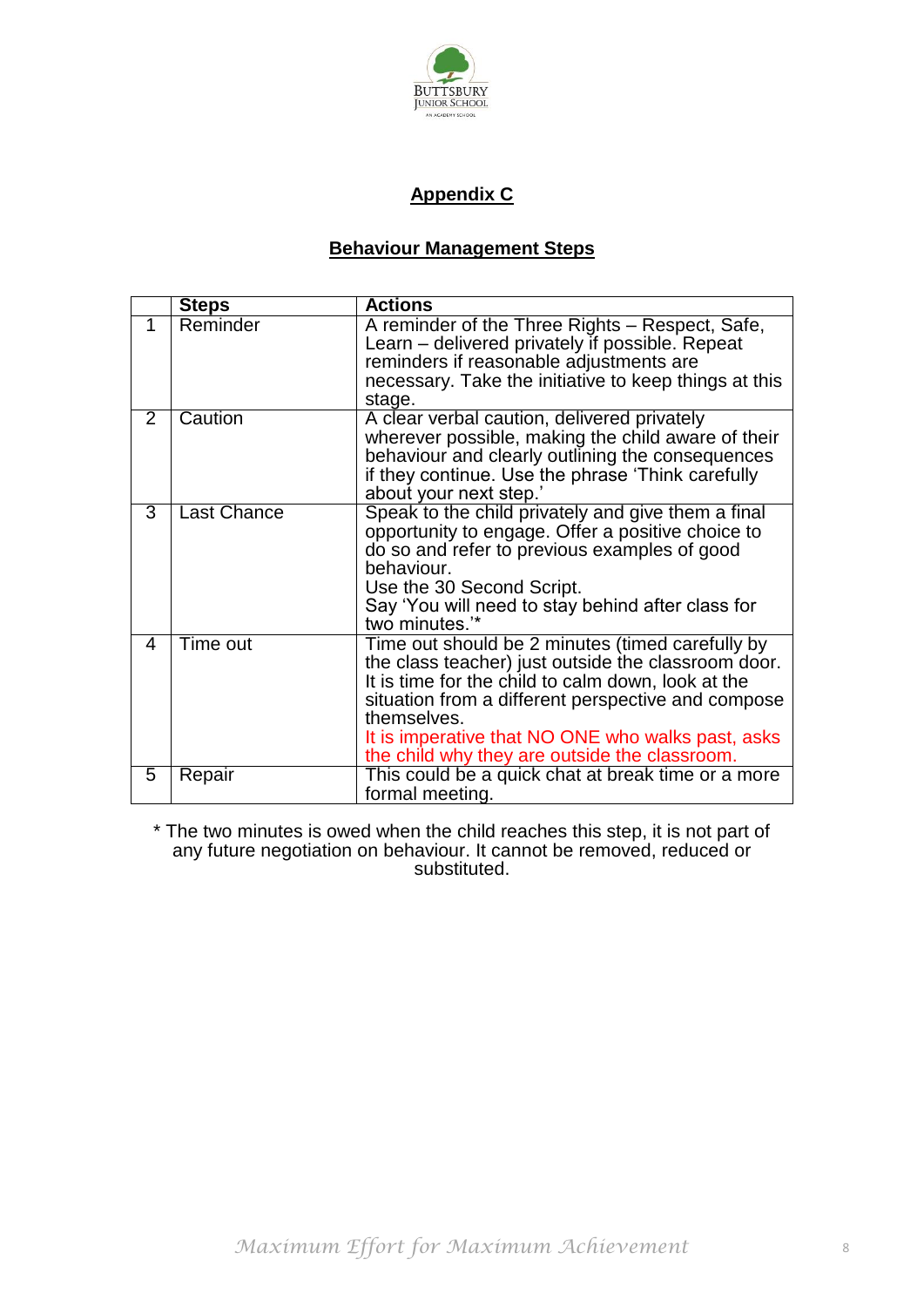

## **Microscripts**

## **Seven Assertive Sentence Steps to get you off on the right foot –**

- 1) You need to ……… (speak to me at the side of the room)
- 2) I need to see you …… (following the agreed routine)
- 3) I expect ……. (to see your table immaculately tidy in the next minutes)
- 4) I know you will …… (help Kyra clean the pen off her face)
- 5) Thank you for …… (letting go of her hair, let's walk and talk
- 6) I have heard what you said, now you must …… (collect your things calmly and move to the thinking spot)
- 7) We will …. (have a better day tomorrow).

### **Seven Juicy Bits of Script**

- 1) You need to understand that every choice has a consequence.<br>If you choose to do the work, that would be fantastic and this will you choose to do the work, that would be fantastic and this will happen … If you choose not to do the work, then this will happen ........ I'll leave you to make your decision.
- 2) Do you remember yesterday when you helped me to tidy up? That is the Stefan I need to see today, that is the Stefan you can be all the time.
- 3) I don't like your behaviour at the moment. It is disruptive, damaging, and dangerous. I don't like your behaviour but I believe that you can be a success.
- 4) I am not leaving, I care about what happens. You are going to be brilliant.
- 5) What do you think the poor choices were that caught my attention?
- 6) What do you think you could do to avoid this happening in the next lesson?
- 7) Darrell, it's not like you to …. (kick doors, shout out).